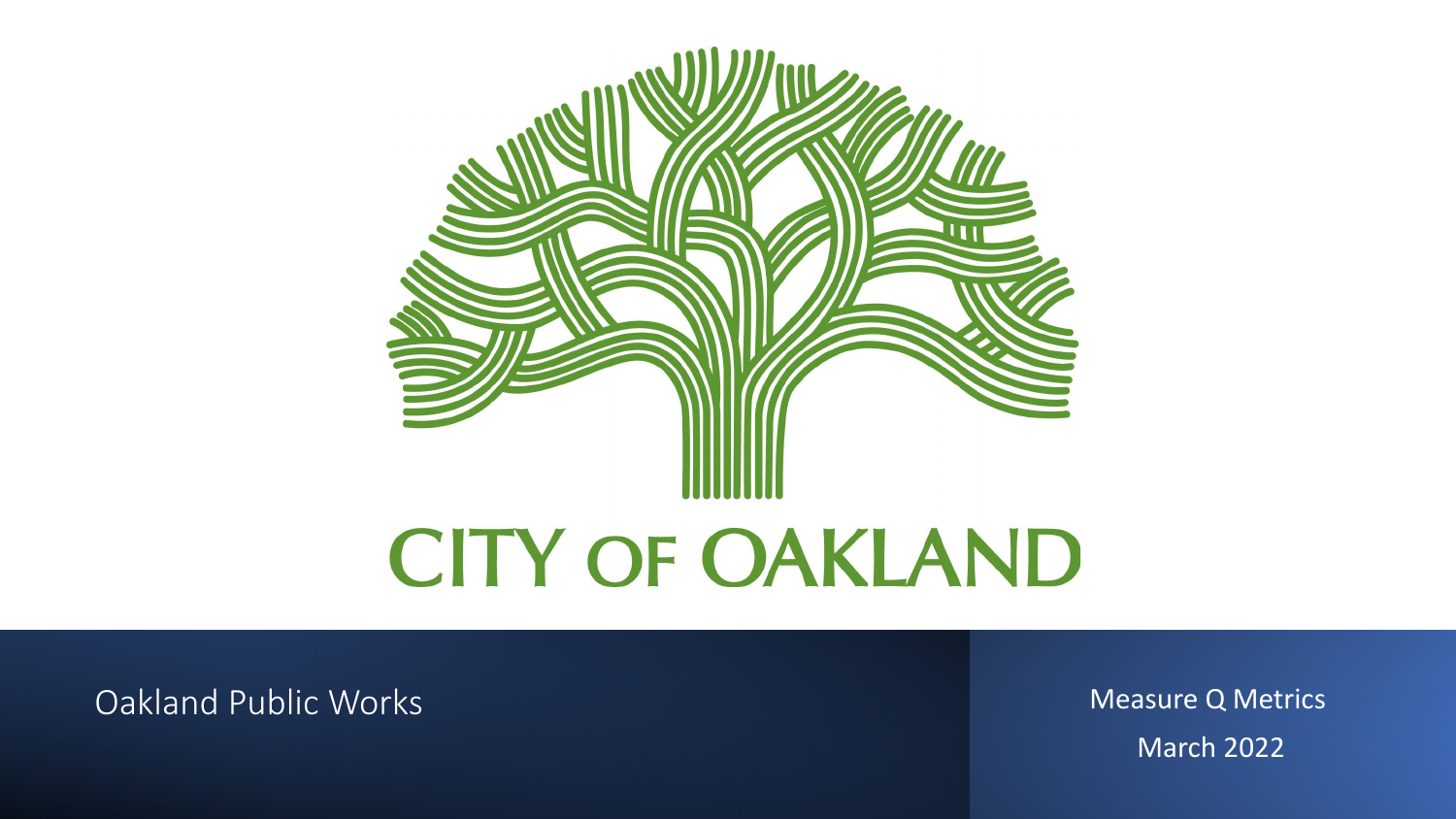# **Hiring Trend for Measure Q Positions**

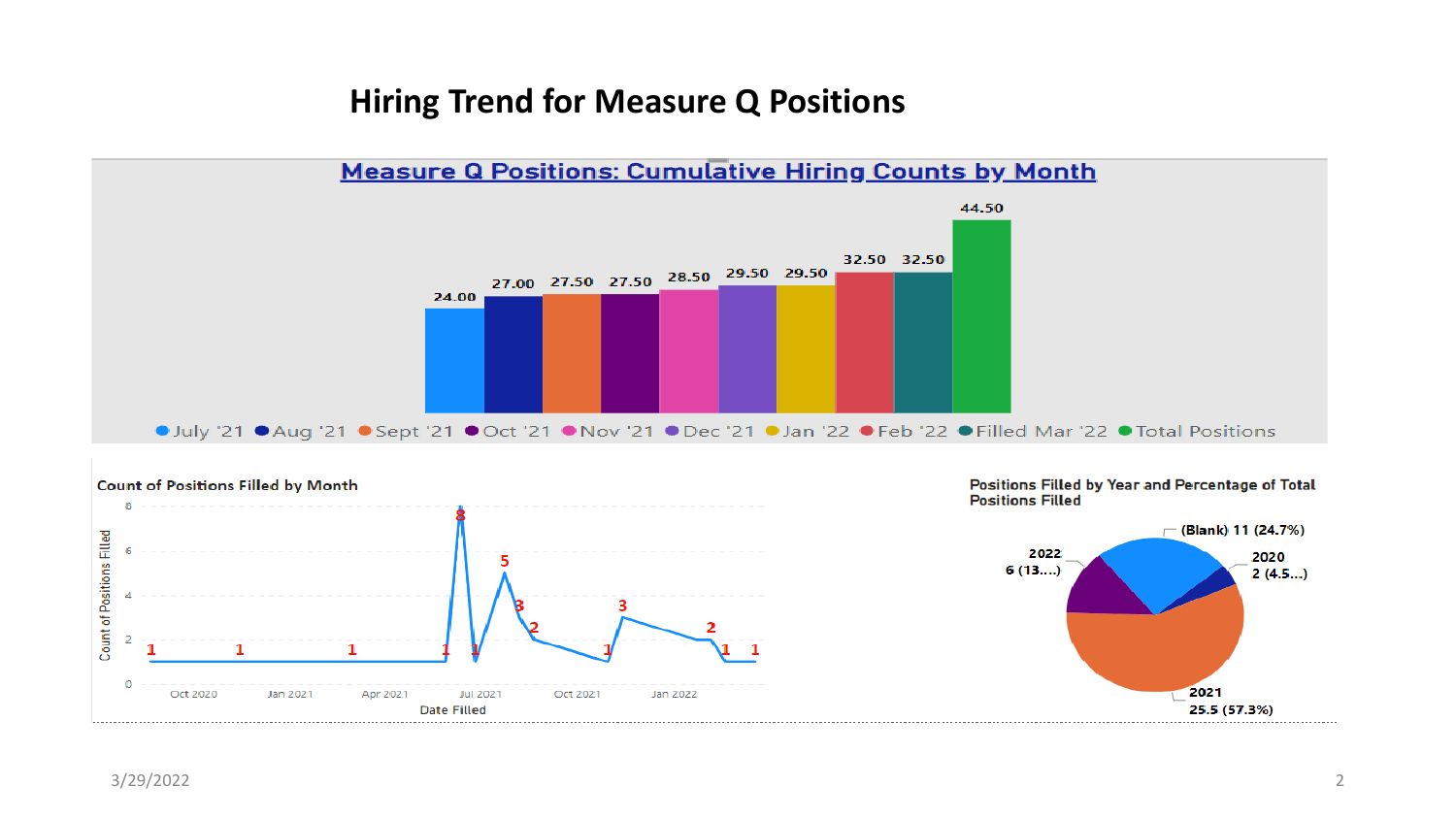**\*\*\*NOTE: Data displayed is baseline data before all Measure Q positions have been filled.** 

### **STAFFING HOURS BY PARK: FISCAL YEAR 21-22**

**Measure Q deliverable: "Provide dedicated staff at major parks. "Major Parks" means City operated Community Parks, Region-serving parks, and Resource Conservation Areas, as those terms are used in the Open Space Conservation & Recreation (OCSAR) Element of the Oakland General Plan." Section (3 (B)(1) (m)** 

**Community Serving Parks:** • Mosswood (11 acres) • Bushrod (10.12 acres) • DeFremery (9.4 acres) • San Antonio (11.62 acres) • Brookdale (4.66 acres) • Brookfield (14 acres) • Arroyo Viejo (18.75 acres) • Montclair (7.3 acres) • Dimond (14.31 acres)

**Region Serving:** • Lakeside (75 acres)• Joaquin Miller (improved 4 acres)

**Resource Conservation Areas:** • Glen Daniel/King Estates (75 acres) • Dimond Canyon (41 acres) • Garber (13 acres) • Beaconsfield (5 acres) • Claremont Canyon (208 acres) • Joaquin Miller (unimproved 41 acres) • Leona Heights/Open Space (50 acres)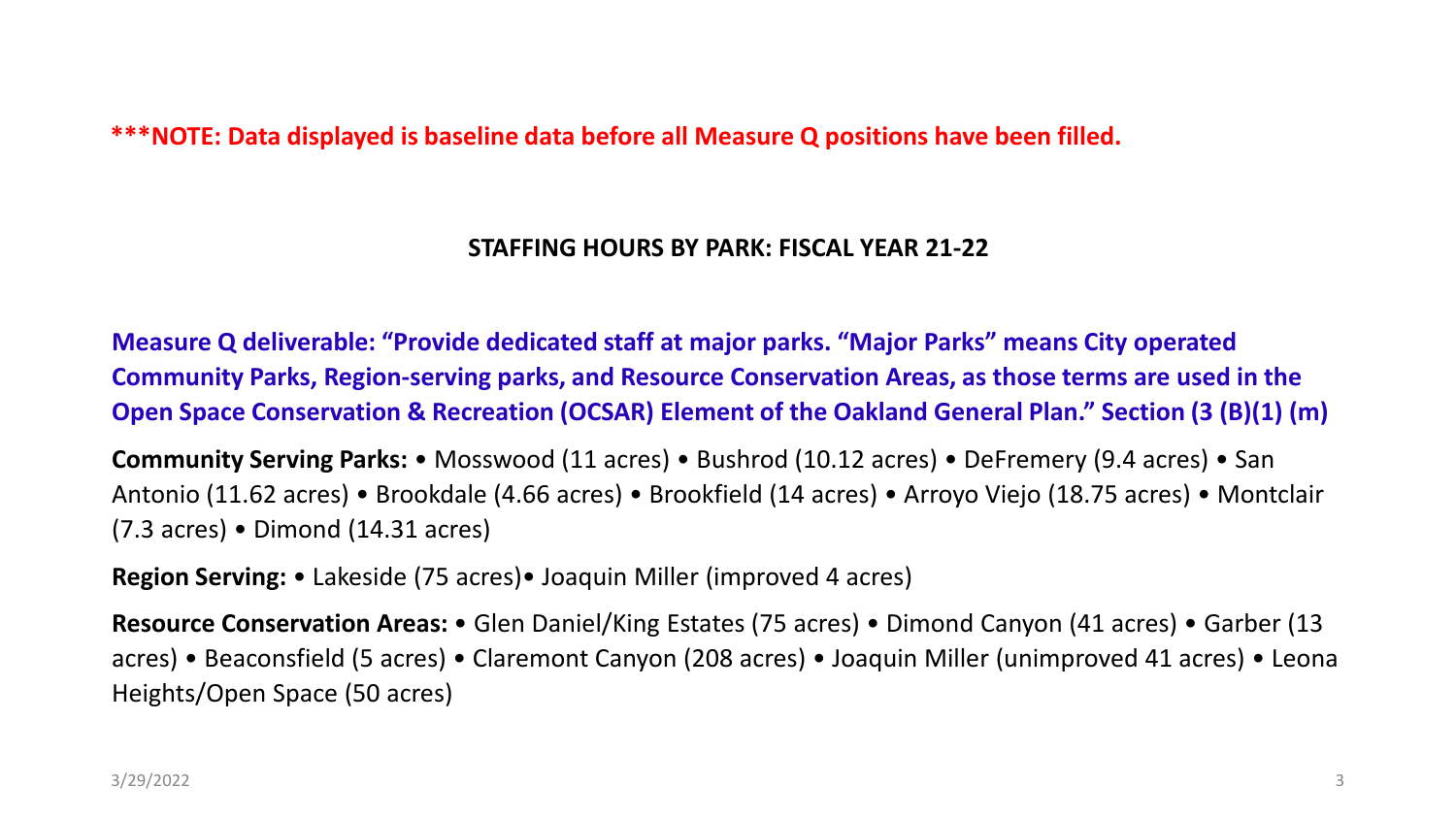#### **PARKS STAFFING continued:**



#### Staff Labor Hours by Park FY 21-22

| Facility name and address                                                                                                         |                                               | Jul       | Aug        | Sept       | Oct        | Nov        | Dec.        | Jan         | Feb         | Mar        | Total        |
|-----------------------------------------------------------------------------------------------------------------------------------|-----------------------------------------------|-----------|------------|------------|------------|------------|-------------|-------------|-------------|------------|--------------|
| $\begin{array}{c} \begin{array}{c} \begin{array}{c} \end{array} \end{array} \end{array}$                                          | Arroyo Viejo Park, 7701 Krause Avenue         | 144       | 115        | 146        | 229        | 215        | 182         | 556         | 261         | 118        | 1966         |
| 田                                                                                                                                 | Brookdale Park, 2535 High Street              | 32        | 25         | 40         | 58         | 6          | 35          | 29          | 263         | 98         | 586          |
| ⊞                                                                                                                                 | <b>Brookfield Park, 525 Jones Avenue</b>      | 147       | 174        | 151        | 113        | 158        | 167         | 170         | 812         | 609        | 2501         |
| 国                                                                                                                                 | <b>Bushrod Park, 569 59th Street</b>          | 274       | 205        | 181        | 131        | 268        | 235         | 195         | 373         | 383        | 2245         |
| ⊞                                                                                                                                 | Defremery Park, 1651 Adeline Street           | 55        | 43         | 46         | 14         | 29         | 66          | 87          | 136         | 80         | 556          |
| 囲                                                                                                                                 | Dimond Park, 3860 Hanley Road                 | 35.       | 73         | 65         | 36         | 96         | 121         | 384         | 257         | 239        | 1306         |
| $\begin{array}{c} \begin{array}{c} \begin{array}{c} \begin{array}{c} \end{array} \end{array} \end{array} \end{array} \end{array}$ | Garber Park, Alvarado Road / Fish Camp Road   |           |            |            |            |            |             |             |             |            |              |
| 田                                                                                                                                 | Joaquin Miller Park, 3300 Joaquin Miller Road | 18        | 1          | 57         | 100        | 140        | 96          | 37          | 100         | 86         | 634          |
| $\boxplus$                                                                                                                        | King Estates Park, 8501 Fontaine Street       | 2         | 2          | 19         |            |            |             |             |             |            | 23           |
| ⊞                                                                                                                                 | Lakeside Park, 666 Bellevue Avenue            | 381       | 315        | 671        | 541        | 319        | 509         | 494         | 574         | 523        | 4325         |
| 田                                                                                                                                 | Montclair Park, 6300 Moraga Avenue            |           | 6          | 34         | 98         | 62         | 70          | 35          | 146         | 55         | 506          |
| ⊞                                                                                                                                 | Mosswood Park, 3612 Webster Street            | 107       | 149        | 226        | 118        | 153        | 173         | 490         | 426         | 302        | 2142         |
| $\boxplus$                                                                                                                        | San Antonio Park 1701 E 19th Street<br>Total  | 8<br>1202 | 22<br>1130 | 35<br>1670 | 34<br>1472 | 29<br>1474 | 129<br>1782 | 154<br>2631 | 416<br>3763 | 46<br>2540 | 873<br>17662 |

**\*\*\*NOTE: Data displayed is baseline data before all Measure Q positions have been filled. Many Parks reflect a staffing shortage due to unfilled positions. Locations from the list will be added as systems are in place to measure service.**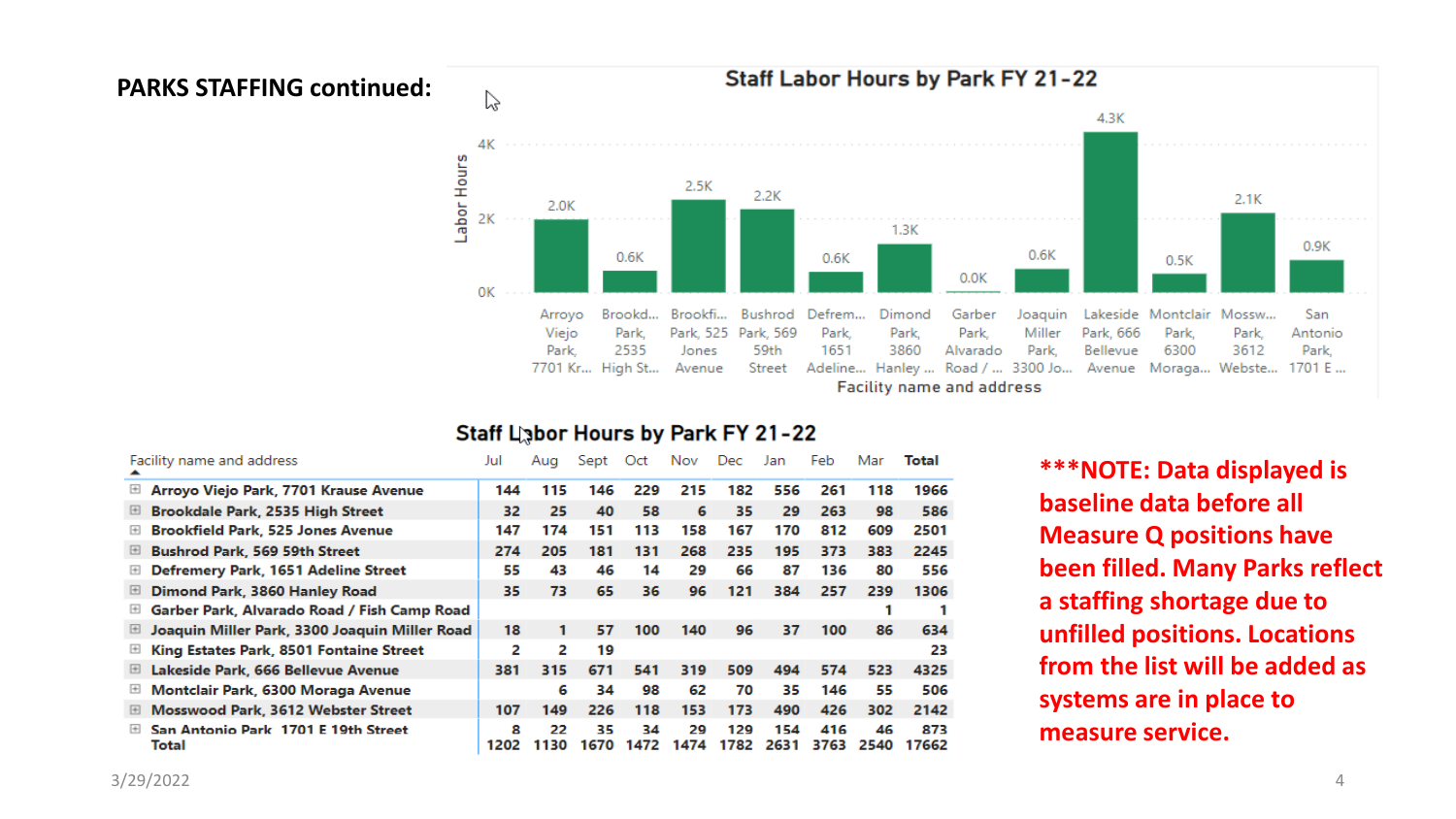## **Measure Q deliverable: "Mowing City operated sports fields frequently, every other week, or as may be required by the time of year." Section (3 (B)(1) (a)**

#### **Mowing Fields: # of Times Ballfields Mowed**

| <b>DATE</b> | $\oslash \, \vee$ | # of Times Ballfields Mowed        |                         |                |
|-------------|-------------------|------------------------------------|-------------------------|----------------|
| 1/1/2022    |                   | Name of Ballfield                  | Feb 2022 Mar 2022 Total |                |
| 3/28/2022   |                   | <b>Brookfield Rec Center Field</b> |                         |                |
|             |                   | Bushrod - Upper Field              |                         |                |
|             |                   | Elmhurst (Lions) Field             |                         |                |
|             |                   | <b>Franklin Field</b>              |                         |                |
|             |                   | Oakport Field                      |                         |                |
|             |                   | Pinto Park (Jones Field)           |                         |                |
|             |                   | Allendale Rec Center Field         | 2                       | 2              |
|             |                   | <b>Burckhalter Park Field</b>      | 2                       | 2              |
|             |                   | <b>Curt Flood Field</b>            | 2                       | $\overline{2}$ |
|             |                   | Golden Gate Rec Center Field       | 2                       | 2              |
|             |                   | Otis Spunkmeyer Field              | $\mathcal{P}$           | $\overline{2}$ |
|             |                   | Arroyo Viejo - McConnell Field     | 3.                      | з              |
|             |                   | Greenman Field/ Carter Gilmore     | 3.                      |                |
|             |                   | Ramondi Field                      | 3                       | Δ              |
|             |                   | Total                              | 25                      | 28             |

- **Data in the chart is for February and partial period in March 2022**
- **Total of 28 mowing work orders completed for ballfields**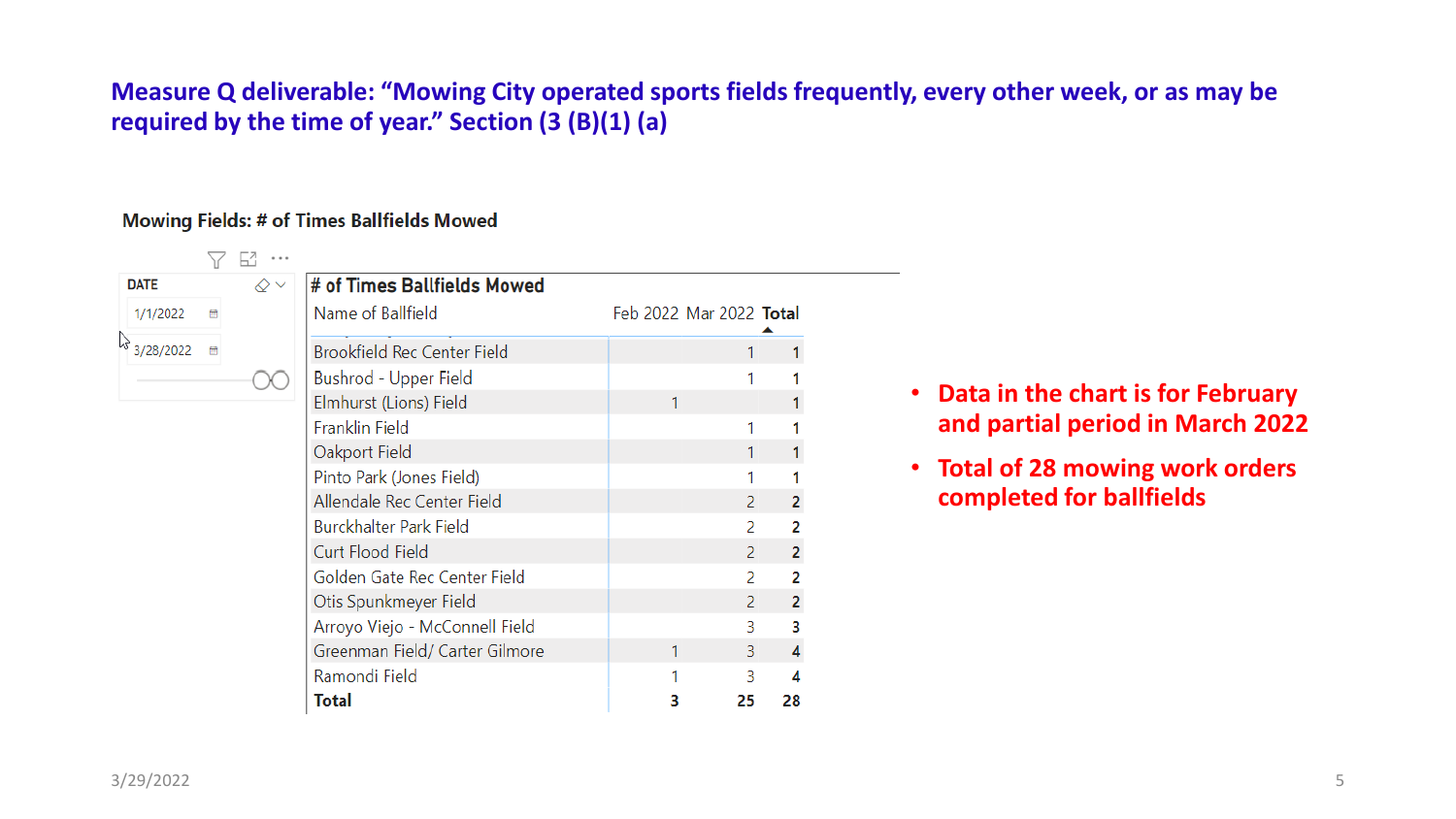# **Measure Q Deliverable: "Cleaning park restrooms more than once per day, especially on weekends." Section 3(B)(1)(e)**

| Month name                                        |                | Jan       |   |          | Feb            |    |    | Mar           |    |                |     |    |          |          |    | <b>Total</b>         |                      |
|---------------------------------------------------|----------------|-----------|---|----------|----------------|----|----|---------------|----|----------------|-----|----|----------|----------|----|----------------------|----------------------|
| WO_DESCRIPTION<br>▴                               |                | -5.       | 6 | Total 6  |                |    | 8. | -9            | 10 | Total          | 10  |    | 12       | 13.      | 14 | Total                |                      |
| □ FM - Custodial - Clean Restrooms - Parks        |                | $0\t6\t7$ |   |          | 13 18 22 59 50 |    |    |               | 5. | 154 73 88 57   |     |    |          | 56       | 4  | 278                  | 445                  |
| <b>ARROYO VIEJO PARK</b>                          |                |           |   |          |                |    |    |               |    |                |     |    |          | $\Omega$ |    | $\mathbf{O}$         | $\mathbf{0}$         |
| ARROYO VIEJO PARK - MCCONNELL FIELD HOUSE         |                |           |   | 1        |                |    |    |               |    | з              |     | 2  |          |          |    | з                    | 7                    |
| ARROYO VIEJO PARK - RESTROOM                      |                |           |   |          |                |    |    | 2             |    | $\overline{2}$ | -31 | з. | 2        | в        |    | 11                   | 13                   |
| <b>ASTRO PARK</b>                                 |                |           |   |          |                |    |    |               |    |                |     |    |          | 2        |    | з                    | з                    |
| <b>BELLA VISTA PARK</b>                           |                |           |   |          |                |    |    |               |    |                |     |    | 2.       |          |    | 3.                   | з.                   |
| BELLA VISTA PARK - FIELD HOUSE                    |                |           |   | 1        |                |    |    | в             |    | 6              | в.  | з  |          | 2        |    | 8                    | 15                   |
| <b>BROOKDALE PARK</b>                             | 0 <sub>1</sub> |           |   | 1        |                |    | з  | в             |    | 8              |     | в. | 2        | в        |    | 11                   | 20                   |
| <b>BURCKHALTER PARK - RESTROOM</b>                | 0 <sub>0</sub> |           |   | $\Omega$ |                |    |    |               |    |                |     |    |          |          |    | 10                   | 17                   |
| CENTRAL RESERVOIR RECREATION AREA -RESTROOM       |                |           |   | 1        |                |    | 2. | 2.            |    | 6              |     |    |          |          |    | 8                    | 15                   |
| DIMOND PARK - RESTROOM                            |                |           |   | 1        |                |    |    |               |    |                |     |    |          | з        |    | 10                   | 12                   |
| EASTSHORE PARK (AKA LAKEVIEW) - RESTROOM          |                |           |   |          | 2              |    |    |               |    | 6              |     | 2  | $\Omega$ |          |    | 5                    | 12                   |
| FOOTHILL MEADOWS (CESAR E. CHAVEZ) PARK           |                |           |   | 1        |                |    |    | в             |    | 5              | 4   | 4  | 2.       | -3       |    | 13                   | 19                   |
| FOOTHILL MEADOWS (CESAR E. CHAVEZ) PARK EXTENSION |                |           |   |          |                |    |    |               |    | 1              |     |    |          |          |    |                      | -1                   |
| <b>FROG PARK</b>                                  |                | 1         |   | 1        |                |    | в  | 2             |    | 6              |     | 4  | 2        | 2        |    | 11                   | 18                   |
| <b>GARDEN CENTER</b>                              |                |           |   |          | 2.             |    | з  | 2             |    | 8              |     |    |          | 4        |    | 15                   | 23                   |
| JOAOUIN MILLER PARK - FIRE CIRCLE RESTROOM        |                |           |   |          |                |    |    | 2             |    | з              |     | 4  | в.       | 2        |    | 12                   | 15                   |
| JOAOUIN MILLER PARK - MEADOW RESTROOM             |                |           |   |          |                |    | 4  | $\mathcal{P}$ |    | 8              |     | 4  |          | -3       |    | 12 <sup>2</sup>      | 20                   |
| JOAQUIN MILLER PARK - RANGER STATION              |                |           |   |          |                |    | 2  |               |    | 5              | в   | 4  |          |          |    | 9                    | 14                   |
| <b>LAKESIDE PARK</b>                              |                |           |   |          |                |    |    |               |    |                |     |    |          | 0        |    | $\blacktriangleleft$ | $\blacktriangleleft$ |
| LAKESIDE PARK - SAILBOAT HOUSE                    |                |           |   |          | 2              | 1. | 4  | -2            |    | 9              | 4   | з  | з        | з        |    | 13                   | 22                   |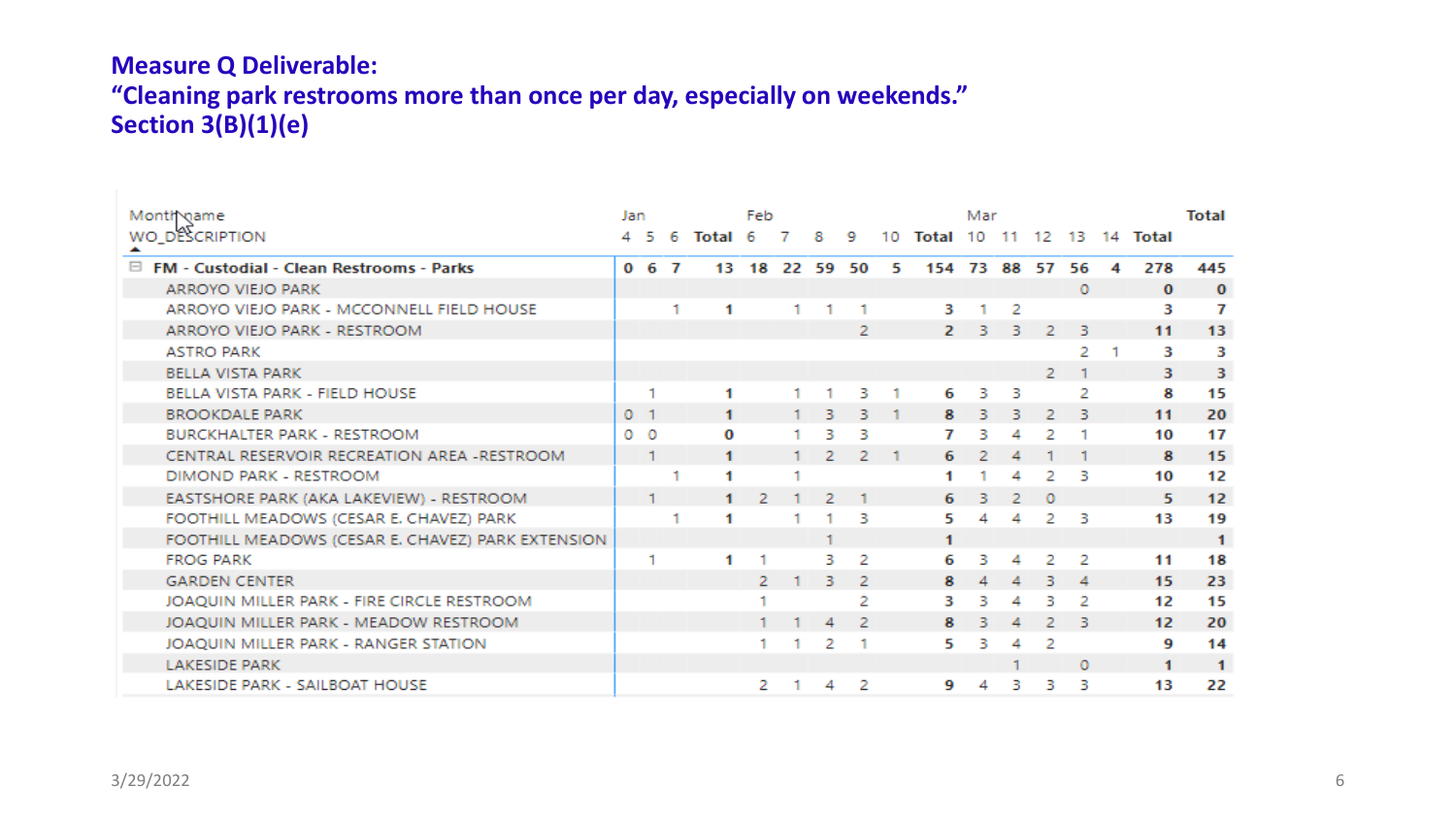# Park restroom cleanings continued:

| Month name                                        |    | Jan |     |   |       |     | Feb |     |     |    |          | Mar            |     |    |     |    |                  | Total          |
|---------------------------------------------------|----|-----|-----|---|-------|-----|-----|-----|-----|----|----------|----------------|-----|----|-----|----|------------------|----------------|
| WO_DESCRIPTION                                    |    |     | 5   | 6 | Total | 6   |     | 8   | 9   | 10 | Total 10 |                | 11  | 12 | 13. | 14 | Total            |                |
| LAKEVIEW LIBRARY                                  |    |     |     |   |       |     |     |     |     |    | 1        |                |     | 3. | -2. |    | 6                | $\overline{I}$ |
| LOWELL PARK - RESTROOM                            |    | o   |     |   | O     |     |     | 2   |     |    | З.       |                | В.  | 2  | 3   |    | 9                | 12             |
| MADISON SQUARE PARK                               |    |     |     |   |       |     |     |     |     |    |          |                |     |    |     |    | 1                | 1              |
| <b>MAXWELL PARK - RESTROOM</b>                    |    |     |     |   |       |     |     | В.  | в.  |    | 8.       | З.             | 4   | 2  |     |    | 10               | 19             |
| MCCREA PARK - RESIDENCE AND RESTROOM              |    |     | Ω.  |   | 0.    |     | 1.  | 2.  | -3  |    | 6.       | $\overline{4}$ | -3  |    |     |    | 7                | 13             |
| MORCOM ROSE GARDEN - FIELD HOUSE                  |    |     |     |   |       |     | 2.  | В.  | - 2 |    | 81       | 4              |     | А  |     |    | 12               | 21             |
| OFFICER WILLIE WILKINS PARK (ELMHURST) - RESTROOM |    |     |     |   |       |     |     |     |     |    |          |                |     |    | O.  |    | $\bf{0}$         | $\bf{0}$       |
| PINE KNOLL PARK - RESTROOM                        |    |     |     |   |       |     |     | 2.  | - 2 |    | 6.       | 4              | 5.  | В. | 3.  |    | 16               | 23             |
| ROTARY NATURE CTR                                 |    | 0.  |     |   | 0.    | -21 |     | 2.  | - 2 |    |          | 4              | В.  | 4  |     |    | 12 <sub>12</sub> | 19             |
| SAN ANTONIO PARK - RESTROOM                       |    | 0.  |     |   | o     |     |     | В.  | в.  |    | 8        | В.             | В.  | 2  | 3   |    | 11               | 19             |
| SHEPHERD CANYON CORPORATION YARD - BLDG 3         |    |     |     |   |       |     |     | 2.  |     |    | 2.       |                |     | В. |     |    | 5.               | $\mathcal{T}$  |
| SHEPHERD CANYON PARK                              |    |     |     |   |       |     |     |     |     |    |          |                | 0   |    |     |    | 0                | o              |
| SHEPHERD CANYON PARK - RESTROOM                   |    | 0   |     |   | 0.    |     |     | В.  | - 2 |    | 7.       | В.             | 4   |    | 2   |    | 10 <sup>1</sup>  | 17             |
| Total                                             | 0. | 6   | - 7 |   | 13.   | 18. | 22. | 59. | -50 | 51 | 154      | 73.            | 88. | 57 | 56  | 4  | 278              | 445            |